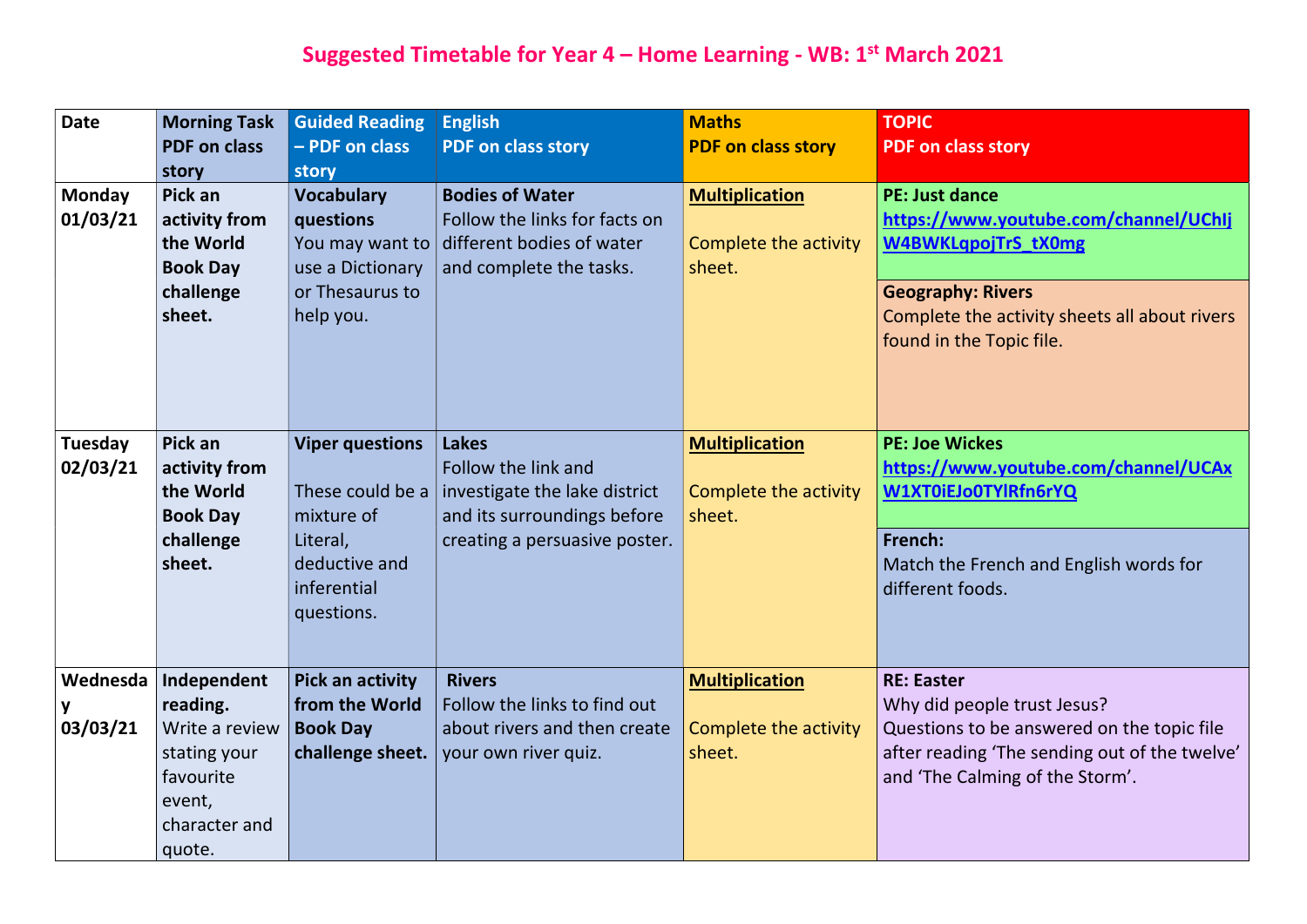#### Suggested Timetable for Year 4 – Home Learning - WB: 1<sup>st</sup> March 2021

| <b>Thursday</b> | Read the first  | Pick an activity        | <b>Waterfalls</b>               | <b>Multiplication</b> | <b>PE: Kidz bop</b>                                                   |
|-----------------|-----------------|-------------------------|---------------------------------|-----------------------|-----------------------------------------------------------------------|
| 04/03/21        | 4 pages of      | from the World          | Use the links in the plan to    |                       | https://www.                                                          |
|                 | your book and   | <b>Book Day</b>         | have a look at and find out     | Complete the activity | <b>XYJDvYOAhpa</b>                                                    |
|                 | pick out at     | challenge sheet.        | about waterfalls around the     | sheet.                |                                                                       |
|                 | least 5 words   |                         | world.                          |                       | <b>Science: State</b>                                                 |
|                 | that are        |                         | Find the definition of the list |                       | Complete the                                                          |
|                 | exciting or     |                         | of words and use them in a      |                       | Melting and fr                                                        |
|                 | different. Use  |                         | sentence to show your           |                       |                                                                       |
|                 | a dictionary to |                         | understanding of the            |                       |                                                                       |
|                 | find synonyms   |                         | vocabulary.                     |                       |                                                                       |
|                 | for these       |                         |                                 |                       |                                                                       |
|                 | words.          |                         |                                 |                       |                                                                       |
|                 |                 |                         |                                 |                       |                                                                       |
| <b>Friday</b>   | Independent     | <b>Pick an activity</b> | <b>Water poetry</b>             | <b>Multiplication</b> |                                                                       |
| 05/03/21        | reading.        | from the World          | Use the final selection of      |                       |                                                                       |
|                 | Find your love  | <b>Book Day</b>         | links to find some examples     | Complete the activity |                                                                       |
|                 | of reading      | challenge sheet.        | of water-based poetry and       | sheet.                |                                                                       |
|                 | different       |                         | use these ideas to create       |                       |                                                                       |
|                 | books by        |                         | your own poem.                  |                       |                                                                       |
|                 | choosing a      |                         |                                 |                       | KQ: How do w<br>years ago for t<br>Have a go at th<br>the Topic file. |
|                 | book you        |                         |                                 |                       | <b>History: Ancie</b>                                                 |
|                 | wouldn't        |                         |                                 |                       | Computing:                                                            |
|                 | usually pick    |                         |                                 |                       |                                                                       |
|                 | from 'Big Cat   |                         |                                 |                       | Choose any of<br>to improve yo                                        |

#### v.youtube.com/channel/UCsM aDZ4QRuqVA

### es of matter

e sheet on the Topic page. freezing temperatures.

#### ient Egyptians

we know what life was like 5000  $\cdot$  the ancient Egyptians? the different activities found in

of the recommended websites our programming skills.